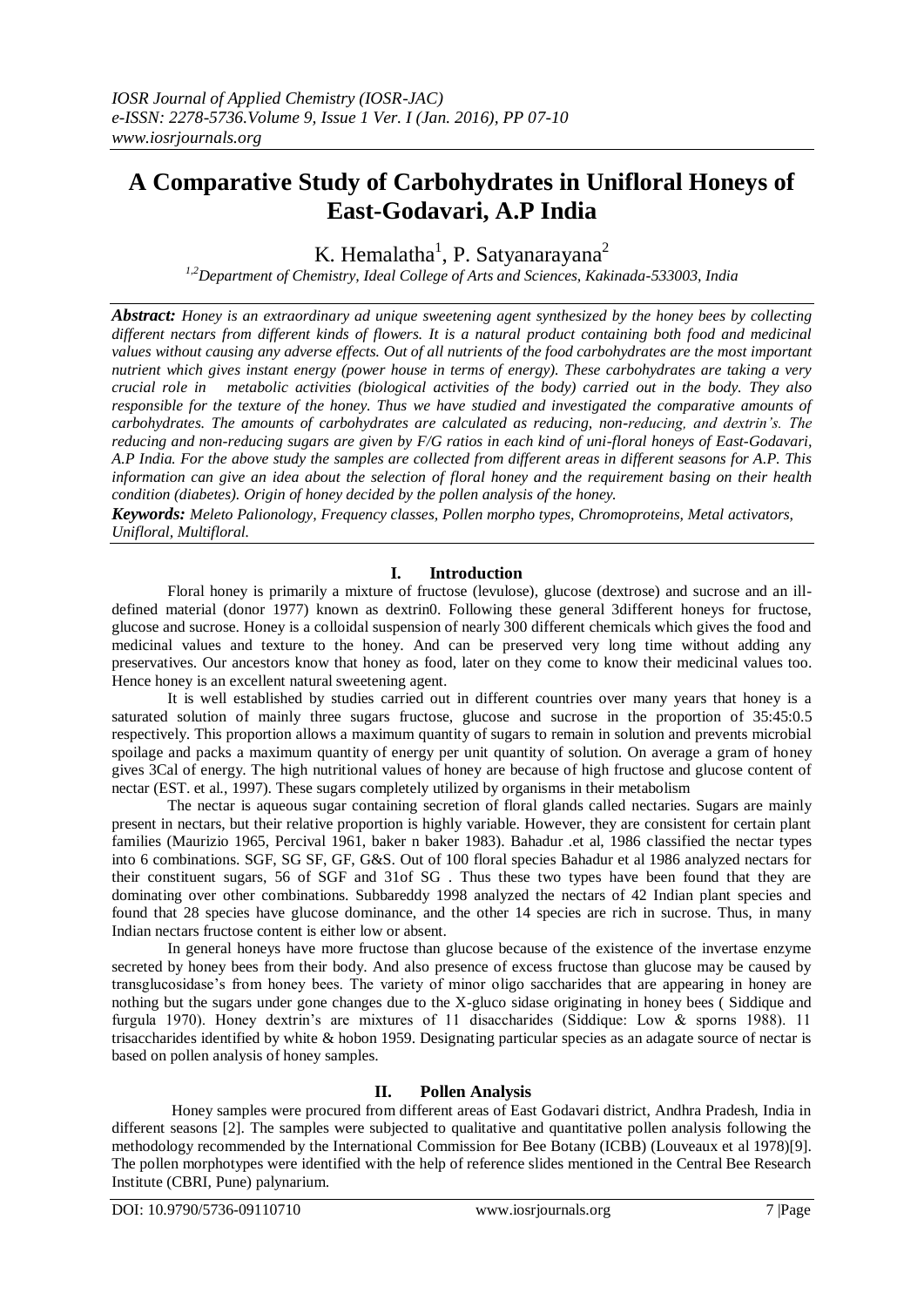The pollen types recovered and identified were placed under four frequency classes as mentioned bellow. The three E.G samples were investigated for their origin by using pollen analysis of honey is known as Meletto palionalysis [3,11].

- 1. Predominant pollen type: More than 45% of the total pollen grains counted.
- 2. Secondary pollen type: Between 16 and 45% of the total pollen grains counted.
- 3. Important minor pollen type: Between 3 and 15% of the total pollen grains counted.
- 4. Minor pollen type: Less than 3% of the pollen grains counted.

The honey sample was treated as Unifloral if the prepared slide contains a predominant pollen morphotypes. If several morphotypes are represented, the honey sample was termed as Multifloral [4]. Basing on the above information honey samples were identified out of three, two are Unifloral and one is as Multifloral. List of Unifloral honeys of East Godavari district, Andhra Pradesh – India investigated

- EGH 1 Psidium Guajava (Guava)
	-
- EGH 2 Syzygium cumini<br>EGH 3 Caianus Caian (A Cajanus Cajan (Arhar)

**TABLE I**.Frequency classes and frequencies of Pollen morphotypes in the Unifloral honey samples of the present study

| <b>Honey sample</b> | *Frequency class | Pollen morphotype    | Frequency $(\% )$ |
|---------------------|------------------|----------------------|-------------------|
| EGH-1               | P                | Psidium Guajava      | 72                |
|                     | S                | Borassus flabellifer | 21                |
|                     |                  | Cocos nucifera       | 5                 |
|                     | М                | Ageratum conyzoides  | $\mathfrak{D}$    |
| $EGH-2$             | P                | Syzygium cumini      | 58                |
|                     | S                | Flacourtia indica    | 29                |
|                     |                  | Borassus flabellifer | 13                |
|                     | M                | -Nil-                |                   |
| EGH-3               | P                | Cajanus Cajan        | 64                |
|                     | S                | Sorghum vulgare      | 20                |
|                     |                  | Fabaceae             | 14                |
|                     | M                | Cyanotis sp.         | 2                 |

P= Predominant, S= Secondary, I= Important minor, M=minor



**Fig 1** . Psidium Guajava **,** Syzygium cumini, Cajanus Cajan

# **III. Methods**

## **1. Determination of reducing (glucose and fructose) and non-reducing (sucrose) sugars (AOAC.1975):**

 The reducing sugar value was determined by the volumetric method of Lane and Eyon (1923)[5,6]. The method involves the reaction of sugars with an alkaline  $CuSo<sub>4</sub>$  solution to form red cupper oxide.

Fehling solution A and B were prepared according to the procedure . Standardization of Fehling solution was done as follows. Accurately 0.95 g of sucrose was weighted and dissolved in about 10-15 ml water .Concentrated HCl of 2 ml was added and kept aside for 24 h. It was then neutralized with NaOH solution and made to100 ml volume.

*Preliminary titration :* Equal volumes of (5ml) each of Fehling A and B solutions were pipetted into a set of 250 ml conical flasks and 10 ml of distilled water was added and mixed. About 15 ml of sucrose solution from above was added from a burette having an off- set tip and the mixer was allowed to boil for 2 min on a hot plate. While still boiling, 3-5 drops of 1% methylene blue solution was added and the titration was continued until the blue colour was completely decolorized to brick - red end point. The titer value was noted down.

*Final titration:* Sucrose solution (less than 1ml of the titer obtained in the preliminary titration) was added to the mixer of Fehling A and B (5ml each) and titrated as described earlier. Titration was performed in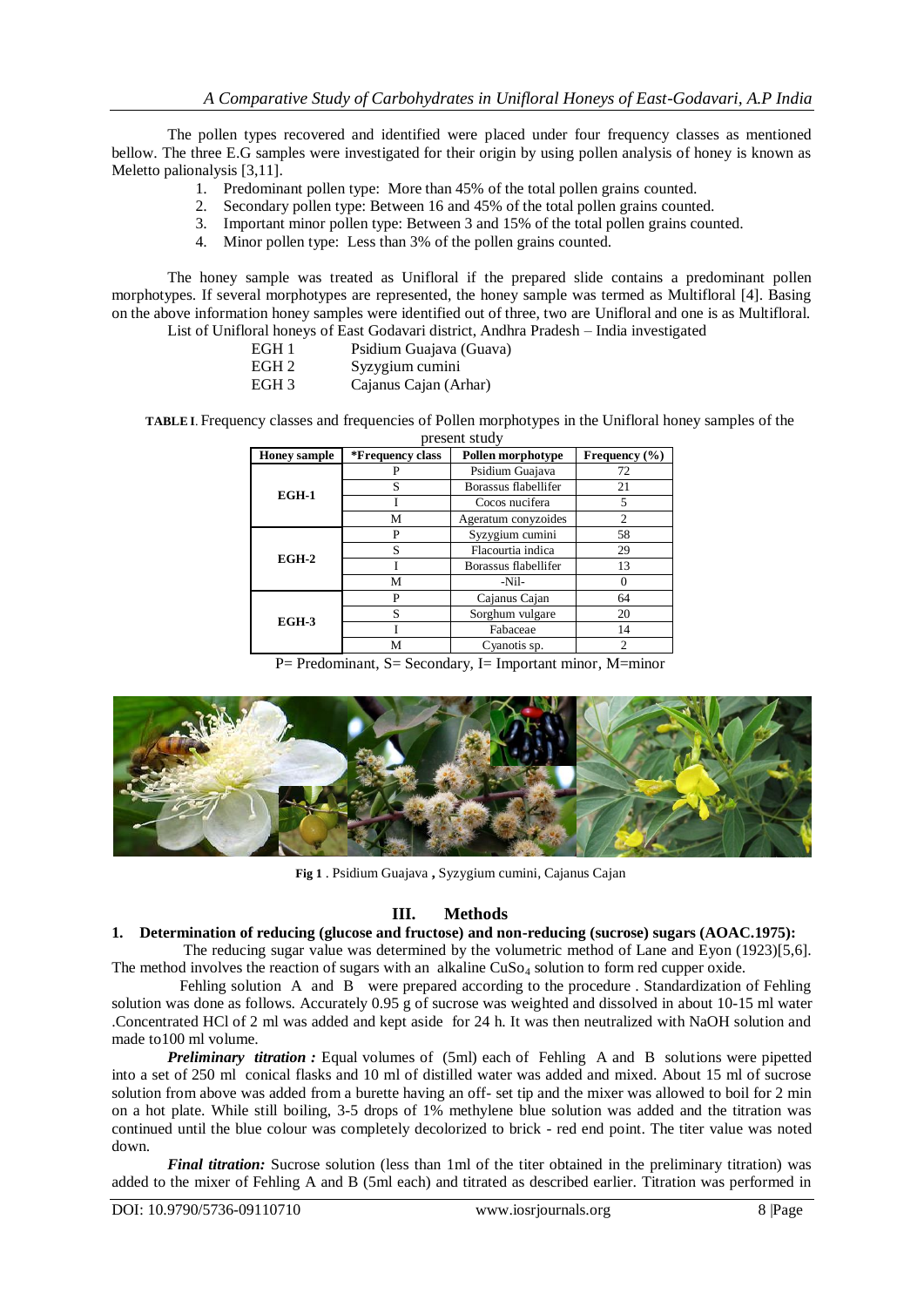triplicate and a volume of invert sugar required to reduce the Fehling solution was noted down and the following way.

$$
\underbrace{\text{Fehiling Factor ( in g)}}_{\text{(for invert sugars)}} = \frac{\text{Titer value} \times 10}{100} \tag{1}
$$

*Preparation of honey solution:* About 15 g of honey was accurately weighed and dissolved in 30 ml of distilled water and to the resulting solution 2 ml alumina cream was added and filtered. The filtrate was made up to 100 ml.Titration was performed as per the method described in standardization of Fehling solution[7].The average of triplicate titer values was noted down and the percentage of reducing sugars(as invert sugar ) was calculated as mentioned bellow.

Reducing sugars % = 
$$
\frac{\text{Fehling factor} \times \text{dilution} \times 100}{\text{Wt of sample} \times \text{titer value}}
$$
 (2)

### **2. Determination of total reducing sugars (AOAC 1975):**

From the diluted honey solution (2:13), an aliquot (20ml) was transferred to a 100ml volumetric flask, concentrated HCl (5ml) was added and kept in a hot water both maintained at 65°C for 15 min. It was kept aside for 24hr and neutralized with NaOH solution and the total reducing sugar content was determined by titration against Fehling solution as described earlier.

### **3. Determination of sucrose:**

Sucrose was calculated using the formula as shown below.

$$
Sucrose\% = \underbrace{\text{Total reducing} \atop \text{after inversion }\%}_{\text{as invert sugar}} - \underbrace{\text{Reduce inverting }\%}_{\text{as invert sugar}} \times 0.95
$$
 (3)

## **4. Determination of glucose (IS: 4941-1974):**

*Hypoiodite method* : From the diluted honey solution ,an aliquot(20 ml)taken in an iodine flask and 40 ml of 0.1 N Iodine and 25 ml of 0.1N NaOH solution were added and mixed well. It was stoppered with 10ml of H2SO<sup>4</sup> (1:1) and titrated quickly against standard sodium thiosulphate solution using soluble starch solution (1% as indicator). A reagent blank was also simultaneously carried out.

$$
Glucose \% = \frac{\text{Titer value(blank)} - \text{Titer Value(sample)} \times \text{Glucose } \% = \frac{\text{dilution } 0.009004 \times 100}{\text{Wt. of sample}}
$$
(4)

#### **5. Determination of Fructose:Glucose ratio (IS: 484 -1968):**

The fructose: glucose ratio was determined by computation as indicated below:

*Fructose* % = (Total reducing %-glucose %) as invert sugar

$$
Fructose: Glucose = \frac{Fructose \%}{Glucose \%}
$$
 (5)

#### **6. Determination of dextrin (Kirk- Wood et al. 1960):**

Accurately 5g honey was weighed into a beaker and dissolved in 5ml of distilled water. The solution was acidified with 0.5ml of concentrated HCl and 50ml of absolute ethanol was added drop-wise from a burette, with continuous and vigorous stirring. The precipitate was allowed to settle overnight. A further 10 of absolute ethanol was added to verify completeness of precipitation and the precipitate was then separated on a No. 42 filter paper and washed with five 20 ml portions absolute ethanol. The filter paper was dried to a constant weight in a vacuum oven at 40°C in vacuum of 29 inches of mercury. The filter paper was then washed with three 20 ml portions of boiling distilled water and dried to constant weight as before, the difference in weight was taken as the amount of dextrin in the sample.

$$
\% \text{Dextrin} = \frac{Weight \text{ of } dextrin \times 100}{Weight \text{ of } sample} \tag{6}
$$

## **IV. Results**

The differences between individual unifloral honey types are mainly responsible because of sugars, flavoring agents, acids, minerals and pigments. The coloring of the honey is largely due to the plant resource and climatic conditions. The largest portion of the dry matter, nearly 85% in honey consists of carbohydrates or